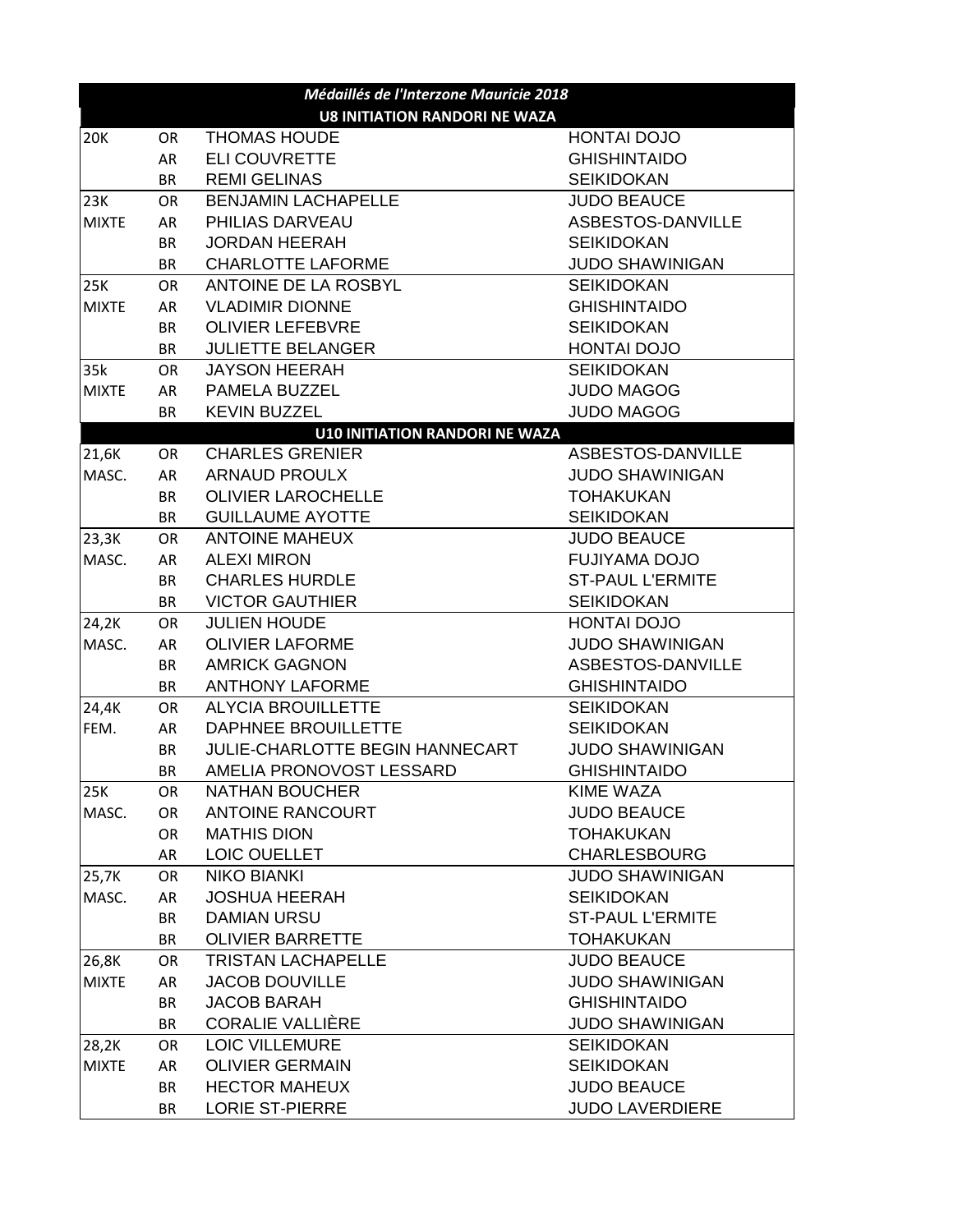| 30K          | OR        | <b>JULIEN MORENCY</b>      | <b>CHARLESBOURG</b>     |
|--------------|-----------|----------------------------|-------------------------|
| MASC.        | AR        | <b>NOAH GIRARD</b>         | <b>ST-PAUL L'ERMITE</b> |
|              | BR        | <b>THOMAS FLEURY</b>       | <b>SEIKIDOKAN</b>       |
|              | <b>BR</b> | <b>JAYDAN MENARD</b>       | ASBESTOS-DANVILLE       |
| 34K          | <b>OR</b> | <b>ETHAN CHAMPAGNE</b>     | HONTAI DOJO             |
| <b>MIXTE</b> | AR        | <b>ELISE PINARD</b>        | ASBESTOS-DANVILLE       |
|              | BR        | <b>RAPHAEL BERNIER</b>     | <b>JUDO SHAWINIGAN</b>  |
|              | <b>BR</b> | <b>LEO GAUTHIER</b>        | <b>SEIKIDOKAN</b>       |
| 46K          | <b>OR</b> | <b>ALEX DUMONTIER</b>      | <b>KIME WAZA</b>        |
| <b>MIXTE</b> | AR        | <b>JAYCEY HEERAH</b>       | <b>SEIKIDOKAN</b>       |
|              | <b>BR</b> | SOPHIE LECLERC             | <b>JUDO LAVERDIERE</b>  |
| 52K          | <b>OR</b> | <b>TEODORE URSU</b>        | <b>ST-PAUL L'ERMITE</b> |
| MASC.        | AR        | ROMEO NOCEDO CHARTIER      | <b>SEIKIDOKAN</b>       |
|              |           | U12                        |                         |
| <b>28K</b>   | OR.       | <b>MELODY GRENIER</b>      | ASBESTOS-DANVILLE       |
| FEM.         | AR        | <b>MARIELLE CHARNEAU</b>   | <b>ST-PAUL L'ERMITE</b> |
|              | <b>BR</b> | ELEONORE PROULX            | <b>JUDO SHAWINIGAN</b>  |
|              | <b>BR</b> | <b>MEGGIE ST-ONGE</b>      | <b>JUDO LAVERDIERE</b>  |
|              | <b>NC</b> | <b>KLOE PAULOT</b>         | <b>SEIKIDOKAN</b>       |
| 33K          | OR        | <b>ANAIS LEFEBVRE</b>      | ASBESTOS-DANVILLE       |
| FEM.         | AR        | <b>ELIANNA GILBERT</b>     | <b>TOHAKUKAN</b>        |
|              | <b>BR</b> | <b>DAPHNEE GIROUX</b>      | <b>JUDO SHAWINIGAN</b>  |
|              | <b>BR</b> | <b>ABIGAIL BARIL</b>       | <b>GHISHINTAIDO</b>     |
|              | <b>NC</b> | <b>KATE CISSELL</b>        | <b>DRUMMONDVILLE</b>    |
|              | <b>NC</b> | <b>ELIANE MATTEAU</b>      | <b>JUDO SHAWINIGAN</b>  |
| 39K          | OR        | <b>CHARLIE THIBAULT</b>    | <b>SEIKIDOKAN</b>       |
| FEM.         | AR        | <b>MAYVA SHANK</b>         | <b>JUDO LAVERDIERE</b>  |
|              | <b>NC</b> | <b>ABYGAIL LAPLANTE</b>    | <b>SEIKIDOKAN</b>       |
| 44K          | OR        | <b>CATHERINE LAPORTE</b>   | <b>KIME WAZA</b>        |
| FEM.         | AR        | <b>ABBY LAVOIE</b>         | <b>JUDO SHAWINIGAN</b>  |
|              | <b>BR</b> | <b>ANGELIQUE HOULE</b>     | <b>DRUMMONDVILLE</b>    |
|              | <b>NC</b> | RANIA BENYOUCEF            | <b>ST-PAUL L'ERMITE</b> |
| 25K          | OR.       | <b>WILLIAM MAHEUX</b>      | <b>JUDO BEAUCE</b>      |
| MASC.        | AR        | <b>OLIVIER RANCOURT</b>    | <b>JUDO BEAUCE</b>      |
|              | <b>BR</b> | <b>JEREMY GARCEAU</b>      | <b>JUDO SHAWINIGAN</b>  |
|              | <b>BR</b> | JASMIN PRONOVOST LESSARD   | <b>GHISHINTAIDO</b>     |
|              | <b>NC</b> | <b>OLIVIER LEROUX</b>      | HONTAI DOJO             |
| 27K          | OR        | NATHAN MONGRAIN            | <b>GHISHINTAIDO</b>     |
| MASC.        | AR        | <b>XAVIER PROVENCAL</b>    | <b>JUDO BEAUCE</b>      |
|              | <b>BR</b> | <b>SIMON JOLY</b>          | <b>TOHAKUKAN</b>        |
|              | <b>BR</b> | <b>LAURENT-WILLIAM ROY</b> | <b>ST-PAUL L'ERMITE</b> |
|              | <b>NC</b> | PIER-OLIVIER FORTIN        | <b>JUDO BEAUCE</b>      |
| 30K          | <b>OR</b> | <b>FELIX GERMAIN</b>       | <b>SEIKIDOKAN</b>       |
| MASC.        | AR        | <b>ROBIN CHOUINARD</b>     | <b>ST-PAUL L'ERMITE</b> |
|              | <b>BR</b> | <b>EUGENE DIONNE</b>       | <b>GHISHINTAIDO</b>     |
|              | <b>BR</b> | <b>SEBASTIEN FECTEAU</b>   | <b>TOHAKUKAN</b>        |
|              | <b>NC</b> | <b>AMIR BUBAKUR</b>        | <b>ST-PAUL L'ERMITE</b> |
|              | <b>NC</b> | <b>CALEB LEMAY OUELLET</b> | <b>JUDO SHAWINIGAN</b>  |
|              | <b>NC</b> | <b>NIKOLAS ST-PIERRE</b>   | <b>JUDO LAVERDIERE</b>  |
|              | <b>NC</b> | <b>MAXIME GODON</b>        | <b>SEIKIDOKAN</b>       |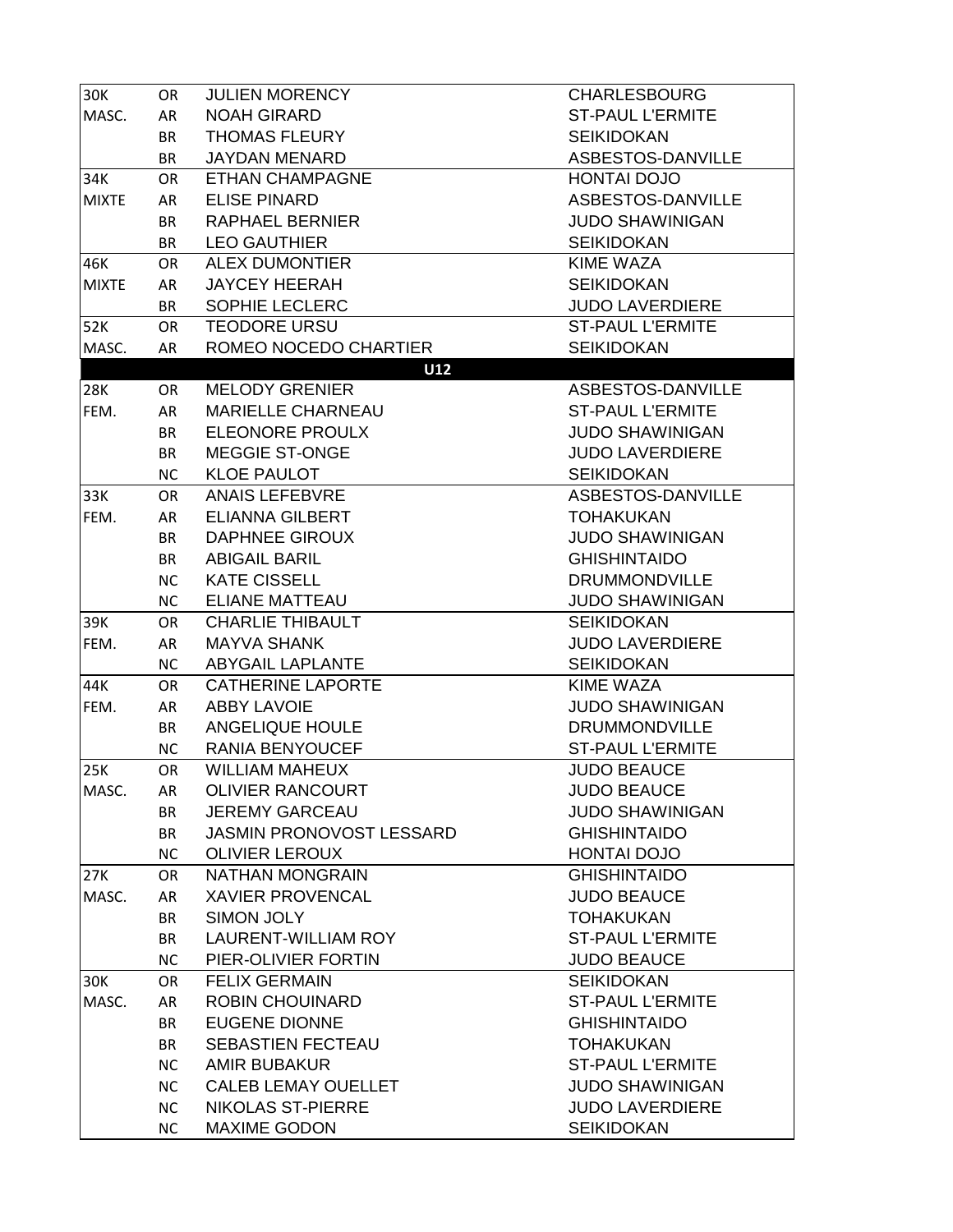| 33K   | <b>OR</b> | <b>XAVIER BROUILLETTE</b> | <b>SEIKIDOKAN</b>       |
|-------|-----------|---------------------------|-------------------------|
| MASC. | AR        | <b>DAMIEN CARIGNAN</b>    | ASBESTOS-DANVILLE       |
|       | <b>BR</b> | <b>ESTEBAN ROY</b>        | <b>SEIKIDOKAN</b>       |
|       | <b>BR</b> | <b>HUBERT TREMBLAY</b>    | <b>SEIKIDOKAN</b>       |
|       | <b>NC</b> | <b>XAVIER DOUVILLE</b>    | <b>JUDO SHAWINIGAN</b>  |
| 36K   | OR        | <b>JUSTIN THIBAULT</b>    | <b>SEIKIDOKAN</b>       |
| MASC. | AR        | <b>NOE ALAIN</b>          | <b>HONTAI DOJO</b>      |
|       | <b>NC</b> | <b>ISAAC BEAULAC</b>      | <b>SEIKIDOKAN</b>       |
| 40K   | OR.       | GASPARD LEFEBVRE CÔTÉ     | <b>TOHAKUKAN</b>        |
| MASC. | AR        | <b>OLIVIER DION</b>       | <b>TOHAKUKAN</b>        |
|       | <b>BR</b> | <b>JUSTIN MIRON</b>       | <b>FUJIYAMA DOJO</b>    |
|       | <b>BR</b> | <b>LAURENT LAGACE</b>     | <b>ST-PAUL L'ERMITE</b> |
|       | <b>NC</b> | <b>WILLIAM BORGIA</b>     | <b>TOHAKUKAN</b>        |
| 55K   | <b>OR</b> | <b>BENJAMIN LAPORTE</b>   | <b>KIME WAZA</b>        |
| MASC. | AR        | <b>VINCENT PICHÉ</b>      | <b>SEIKIDOKAN</b>       |
|       | <b>NC</b> | <b>EDOUARD THERRIEN</b>   | <b>JUDO BEAUCE</b>      |
|       |           | U14                       |                         |
| 36K   | <b>OR</b> | ANNE LAROCHELLE           | <b>TOHAKUKAN</b>        |
| FEM.  | AR        | <b>LIANA BELANGER</b>     | <b>HONTAI DOJO</b>      |
|       | NC        | <b>FLAVIE PROULX</b>      | <b>JUDO SHAWINIGAN</b>  |
| 44K   | <b>OR</b> | <b>LEANNE DUSSAULT</b>    | ASBESTOS-DANVILLE       |
| FEM.  | <b>NC</b> | <b>JADE GARCEAU</b>       | <b>JUDO SHAWINIGAN</b>  |
| 60K   | OR.       | <b>KENIA VALLIERE</b>     | <b>JUDO SHAWINIGAN</b>  |
| FEM.  | <b>NC</b> | <b>ALEXIA FRECHETTE</b>   | <b>SEIKIDOKAN</b>       |
| 30K   | <b>OR</b> | SAMUEL LESPERANCE         | <b>JUDO BEAUCE</b>      |
| MASC. | <b>AR</b> | <b>THOMAS LEROUX</b>      | HONTAI DOJO             |
|       | <b>BR</b> | <b>ALEX VACHON</b>        | <b>JUDO BEAUCE</b>      |
|       | <b>NC</b> | <b>THOMAS MCDONALD</b>    | <b>JUDO SHAWINIGAN</b>  |
| 34K   | <b>OR</b> | <b>KHALED SAIDI</b>       | <b>ST-PAUL L'ERMITE</b> |
| MASC. | AR        | <b>ELIE GIRARD</b>        | <b>ST-PAUL L'ERMITE</b> |
|       | <b>BR</b> | <b>ZACHARY MONTOUR</b>    | <b>SEIKIDOKAN</b>       |
|       | <b>BR</b> | <b>NEVEN THERRIEN</b>     | ASBESTOS-DANVILLE       |
|       | <b>NC</b> | <b>MALCOLM CISSEL</b>     | <b>DRUMMONDVILLE</b>    |
|       | NC        | NICOLAS ALLAIRE           | SEIKIDOKAN              |
|       | <b>NC</b> | <b>MATHIS DESCOTEAUX</b>  | <b>SEIKIDOKAN</b>       |
| 37K   | <b>OR</b> | <b>DYLAN ST-ONGE</b>      | <b>JUDO LAVERDIERE</b>  |
| MASC. | AR        | <b>ANTOINE LAFORME</b>    | <b>JUDO SHAWINIGAN</b>  |
|       | <b>NC</b> | <b>MATHIS BORDIA</b>      | <b>TOHAKUKAN</b>        |
| 42K   | OR.       | <b>ADAM BOISJOLY</b>      | <b>KIME WAZA</b>        |
| MASC. | <b>NC</b> | <b>ADAM BEAULAC</b>       | <b>SEIKIDOKAN</b>       |
| 50K   | <b>OR</b> | GALO PAOLO CÔTÉ           | <b>GHISHINTAIDO</b>     |
| MASC. | AR        | ANTOINE GÉLINAS SANSFAÇON | <b>SEIKIDOKAN</b>       |
|       | <b>NC</b> | <b>WILLIAM BANVILLE</b>   | <b>JUDO BEAUCE</b>      |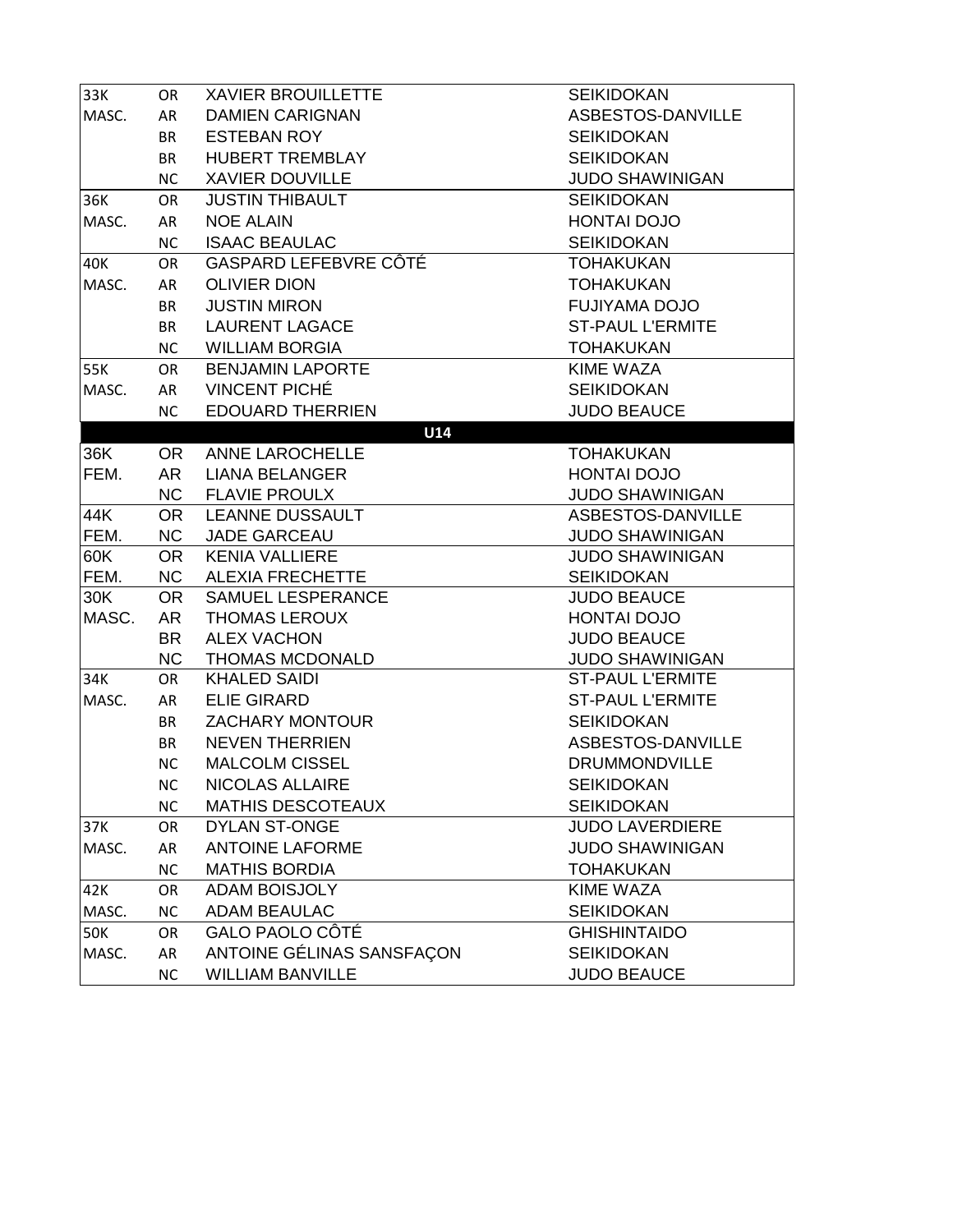| 38K      | <b>OR</b> | <b>OLIVIER MORIN</b>        | <b>HONTAI DOJO</b>     |  |  |
|----------|-----------|-----------------------------|------------------------|--|--|
| MASC.    | AR        | <b>JEAN-PIERRE ANTOINE</b>  | <b>BUDOKWAI</b>        |  |  |
| VERTE+   | NC.       | <b>SACHA CLICHE</b>         | <b>JUDO BEAUCE</b>     |  |  |
| 43K      | OR.       | <b>ESTEBAN FOURNIER</b>     | <b>SEIKIDOKAN</b>      |  |  |
| M. vert+ | NC.       | <b>NATHAN CHAMPAGNE</b>     | <b>HONTAI DOJO</b>     |  |  |
| U16      |           |                             |                        |  |  |
| 47K      | OR.       | <b>LEA-JADE BEAULIEU</b>    | UNIVERSITÉ LAVAL       |  |  |
| FEM.     | AR        | <b>FLORANCE BEAULIEU</b>    | <b>JUDO BEAUCE</b>     |  |  |
|          | NC.       | <b>KIM MARCOTTE</b>         | ASBESTOS-DANVILLE      |  |  |
| 62K      | OR.       | <b>CHARLIE BISSON</b>       | <b>CHARLESBOURG</b>    |  |  |
| FEM.     | AR        | <b>ELODIE MASSICOTTE</b>    | <b>SEIKIDOKAN</b>      |  |  |
|          | NC.       | <b>AGATHE LABONTE</b>       | <b>KIME WAZA</b>       |  |  |
| 42K      | OR.       | <b>SUNNY BROCHU</b>         | <b>SEIKIDOKAN</b>      |  |  |
| MASC.    | AR        | <b>GUILLAUME FECTEAU</b>    | <b>TOHAKUKAN</b>       |  |  |
|          | NC.       | <b>VINCENT BARIL</b>        | <b>GHISHINTAIDO</b>    |  |  |
| 46K      | OR.       | <b>GUILLAUME CHARLEBOIS</b> | KIME WAZA              |  |  |
| MASC.    | AR        | <b>ELOMI GUAY</b>           | ASBESTOS-DANVILLE      |  |  |
|          | NC.       | <b>JUSTIN LAFORME</b>       | <b>JUDO SHAWINIGAN</b> |  |  |
| 59K      | OR        | <b>ALEXIS BELANGER</b>      | <b>SEIKIDOKAN</b>      |  |  |
| MASC.    | NC.       | <b>MALEK HOULE</b>          | <b>DRUMMONDVILLE</b>   |  |  |